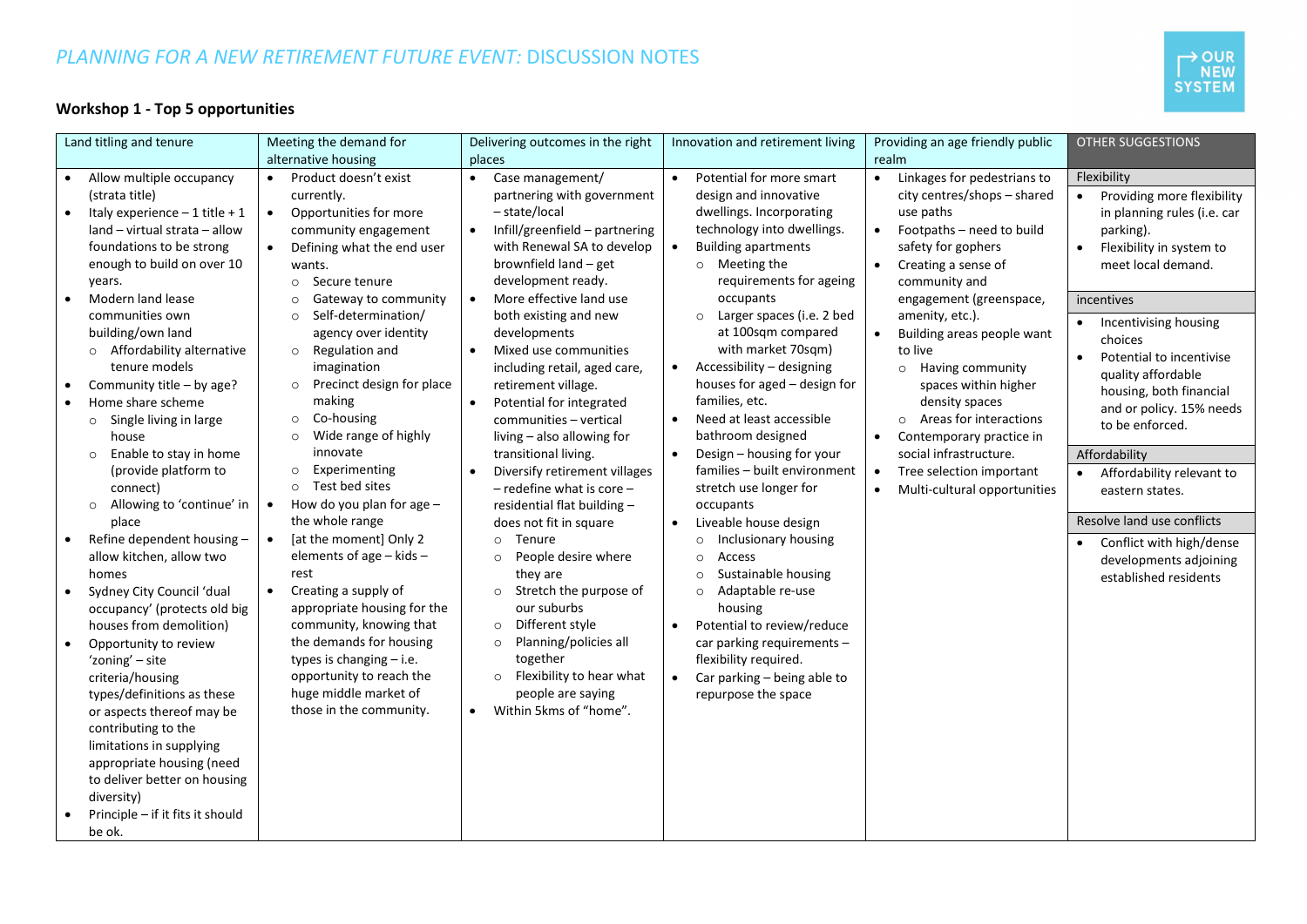# **Top 5 challenges**

| Perception and the role of                                                                                                                                                                                                                                                                                                                                                                                                                                                                                                                                                                                                                                                                                                                                                                                                                                                                                                                                                                                        | Cost of living and affordability                                                                                                                                                                                                                                                                                                                                                                                                                                                                                                                                                                                                                                                                                                                                                                                                                                                                                                                                                                                                                                                       | Lack of housing options                                                                                                                                                                                                                                                                                                                                                                                                                                                                                                                                                                                                                                                                                                                                                                                                                                                                                                                                                                                                                                                                                                                                                                                                                                                                                                                                                                                                                                                          | Design for retirement living                                                                                                                                                                                                                                                                                                                                                                                                                                                                                                                                                                                                                                                                                                                                                                                                                                                  | Social isolation                                                                                                                                                                                                                                                                                                                                                                                                                                                                                                                                                                                                      | <b>OTHER SUGGESTIONS</b>                                                                                                                                                                                                                                                                                                                                                                                                                                                              |
|-------------------------------------------------------------------------------------------------------------------------------------------------------------------------------------------------------------------------------------------------------------------------------------------------------------------------------------------------------------------------------------------------------------------------------------------------------------------------------------------------------------------------------------------------------------------------------------------------------------------------------------------------------------------------------------------------------------------------------------------------------------------------------------------------------------------------------------------------------------------------------------------------------------------------------------------------------------------------------------------------------------------|----------------------------------------------------------------------------------------------------------------------------------------------------------------------------------------------------------------------------------------------------------------------------------------------------------------------------------------------------------------------------------------------------------------------------------------------------------------------------------------------------------------------------------------------------------------------------------------------------------------------------------------------------------------------------------------------------------------------------------------------------------------------------------------------------------------------------------------------------------------------------------------------------------------------------------------------------------------------------------------------------------------------------------------------------------------------------------------|----------------------------------------------------------------------------------------------------------------------------------------------------------------------------------------------------------------------------------------------------------------------------------------------------------------------------------------------------------------------------------------------------------------------------------------------------------------------------------------------------------------------------------------------------------------------------------------------------------------------------------------------------------------------------------------------------------------------------------------------------------------------------------------------------------------------------------------------------------------------------------------------------------------------------------------------------------------------------------------------------------------------------------------------------------------------------------------------------------------------------------------------------------------------------------------------------------------------------------------------------------------------------------------------------------------------------------------------------------------------------------------------------------------------------------------------------------------------------------|-------------------------------------------------------------------------------------------------------------------------------------------------------------------------------------------------------------------------------------------------------------------------------------------------------------------------------------------------------------------------------------------------------------------------------------------------------------------------------------------------------------------------------------------------------------------------------------------------------------------------------------------------------------------------------------------------------------------------------------------------------------------------------------------------------------------------------------------------------------------------------|-----------------------------------------------------------------------------------------------------------------------------------------------------------------------------------------------------------------------------------------------------------------------------------------------------------------------------------------------------------------------------------------------------------------------------------------------------------------------------------------------------------------------------------------------------------------------------------------------------------------------|---------------------------------------------------------------------------------------------------------------------------------------------------------------------------------------------------------------------------------------------------------------------------------------------------------------------------------------------------------------------------------------------------------------------------------------------------------------------------------------|
| engagement                                                                                                                                                                                                                                                                                                                                                                                                                                                                                                                                                                                                                                                                                                                                                                                                                                                                                                                                                                                                        |                                                                                                                                                                                                                                                                                                                                                                                                                                                                                                                                                                                                                                                                                                                                                                                                                                                                                                                                                                                                                                                                                        |                                                                                                                                                                                                                                                                                                                                                                                                                                                                                                                                                                                                                                                                                                                                                                                                                                                                                                                                                                                                                                                                                                                                                                                                                                                                                                                                                                                                                                                                                  |                                                                                                                                                                                                                                                                                                                                                                                                                                                                                                                                                                                                                                                                                                                                                                                                                                                                               |                                                                                                                                                                                                                                                                                                                                                                                                                                                                                                                                                                                                                       |                                                                                                                                                                                                                                                                                                                                                                                                                                                                                       |
| Need to change thinking<br>about what is the 'right'<br>housing product<br>Crisis driven discussion -<br>$\bullet$<br>retirement to aged care<br>Community acceptance<br>$\bullet$<br>Local government<br>$\bullet$<br>understanding to need to<br>understand operations<br>and need.<br>Changing community<br>mindset on density and<br>alternative dwelling<br>types.<br>Emotional attachment to<br>$\bullet$<br>their home<br>Community expectations<br>$\bullet$<br>wedded to the ideal<br>Issue vs outcome lost -<br>getting rid of offence<br>factor - "what does it<br>look like"<br>Your house is a<br>commodity - want to<br>protect for family<br>Becomes a barrier to<br>$\circ$<br>downsizing<br>Makes it difficult to<br>$\circ$<br>transition<br>Spectrum of retirement -<br>getting longer and means<br>different things to<br>different people<br>○ Economic benefits<br>i.e. 55 years very<br>different to 85 years<br>Ageing - what does this<br>mean? - Labelling<br>deprives people of rights | Massive middle group of<br>$\bullet$<br>people - not having<br>mortgage paid off but<br>close to retirement -<br>what is the affordable<br>housing range? Many of<br>these people don't<br>necessarily want to (or<br>need to) go into a<br>managed solution i.e.<br>retirement village.<br>Brownfield/ greenfield<br>land costly to remediate<br>Lack of availability of<br>$\bullet$<br>land and cost of land<br>close to public transport<br>Super + pension models<br>$\bullet$<br>assume<br>access/availability to<br>certain kind of housing<br>Lack of funds<br>$\bullet$<br>Financial constraints of<br>$\bullet$<br>retirement living.<br>Shared equity major<br>$\bullet$<br>driver of affordability -<br>stamp duty big<br>impediment<br>Affordability - housing<br>$\bullet$<br>$\bullet$<br>Disincentives to<br>downsize<br>Meeting growing need of<br>$\bullet$<br>vulnerable and low<br>income households to<br>enable ageing in place.<br>Lack of affordable supply<br>$\bullet$<br>Private rental pressures<br>$\bullet$<br>with short-term rentals<br>(uncertainty). | • The planning system limits opportunities<br>for housing diversity.<br>• Matching product (broader range of<br>stock + product) to a greater diversity of<br>person<br>Policy deficiency in planning in terms of<br>$\bullet$<br>broader housing diversity options.<br>Policy makers and an understanding<br>$\bullet$<br>multiple tiers of provider - housing<br>options and diversity<br>Lack of housing types currently<br>Lack of opportunities to downsize in<br>$\bullet$<br>same neighbourhoods<br>Adelaide Hills - lack of choice of small<br>$\bullet$<br>places - social impacts of moving out<br>How does 'disability' fit in the<br>$\bullet$<br>discussion? How will they be assured of<br>housing choice?<br>Lack of 'lock and leave' dwellings in local<br>neighbourhoods<br>Disconnect between the providers<br>$\bullet$<br>(wanting to build) and yet data is for<br>single women i.e. 3 bedroom housing<br>being built but it sometimes is required<br>(i.e. role of Grandparents and need to<br>come for children).<br>Data analysis is not entirely correct i.e. 1-<br>2 person want larger houses (if<br>affordable).<br>If going into 1-2 bedroom it is likely<br>$\circ$<br>to be all they can afford<br>Big factor in housing is addition of a third<br>bedroom.<br>o Configuration is also a consideration<br>('rooms and spaces' - how it is<br>arranged).<br>Baby boomers want cars and parking -<br>$\bullet$<br>double garage<br>Changing demand. | Existing single bedroom<br>$\bullet$<br>aged housing units -<br>how to amalgamate to<br>2 or 3 bedrooms<br>$\bullet$<br>Large scale<br>development-<br>retirement living<br>Finding the space,<br>$\circ$<br>limited availability<br>Required to go up<br>$\circ$<br>• Integrated<br>design is a<br>challenge<br>(fitting in with<br>character)<br>Current commercial<br>$\bullet$<br>apartments design<br>o Meeting the<br>requirements for<br>ageing<br>• Wheelchair<br>access,<br>bathrooms, etc.<br>Apartment amenity vs<br>$\bullet$<br>interface with<br>neighbours<br>o Overlooking,<br>bulk/height, scale<br>Existing housing stock -<br>70s housing<br>What to do?<br>$\circ$<br>Retrofit but not<br>$\circ$<br>viable<br>Lack of privacy $-$ dog<br>boxes – City of<br>Campbelltown - can<br>build anywhere with<br>low minimum<br>allotment sizes - poor<br>result | $\bullet$<br>Social isolation and<br>well-being of residents<br>Going in apartments<br>$\bullet$<br>$\circ$ Problems with<br>social interactions,<br>mental health and<br>other issues<br>Need to ensure and<br>$\bullet$<br>enable people to<br>remain in their<br>community network -<br>isolation<br>Retaining connectivity<br>$\bullet$<br>for people<br>$\bullet$<br><b>Gated communities</b><br>becoming more open<br>Very insular<br>$\circ$<br>Old way of doing<br>$\circ$<br>things<br>Technological<br>$\circ$<br>advances - can be<br>daunting for older<br>people but<br>important to<br>remain connected | Better strategic coordination<br><b>Better coordination</b><br>$\bullet$<br>between planning system<br>and community service<br>delivery.<br>Infrastructure - planning in<br>$\bullet$<br>advance.<br>• Services to be age friendly<br>Political influence<br>Political intervention.<br>$\bullet$<br>Balance community good<br>verses independent<br>community opposition<br>Higher density - access to<br>$\bullet$<br>transport + services -<br>expectation on local<br>government |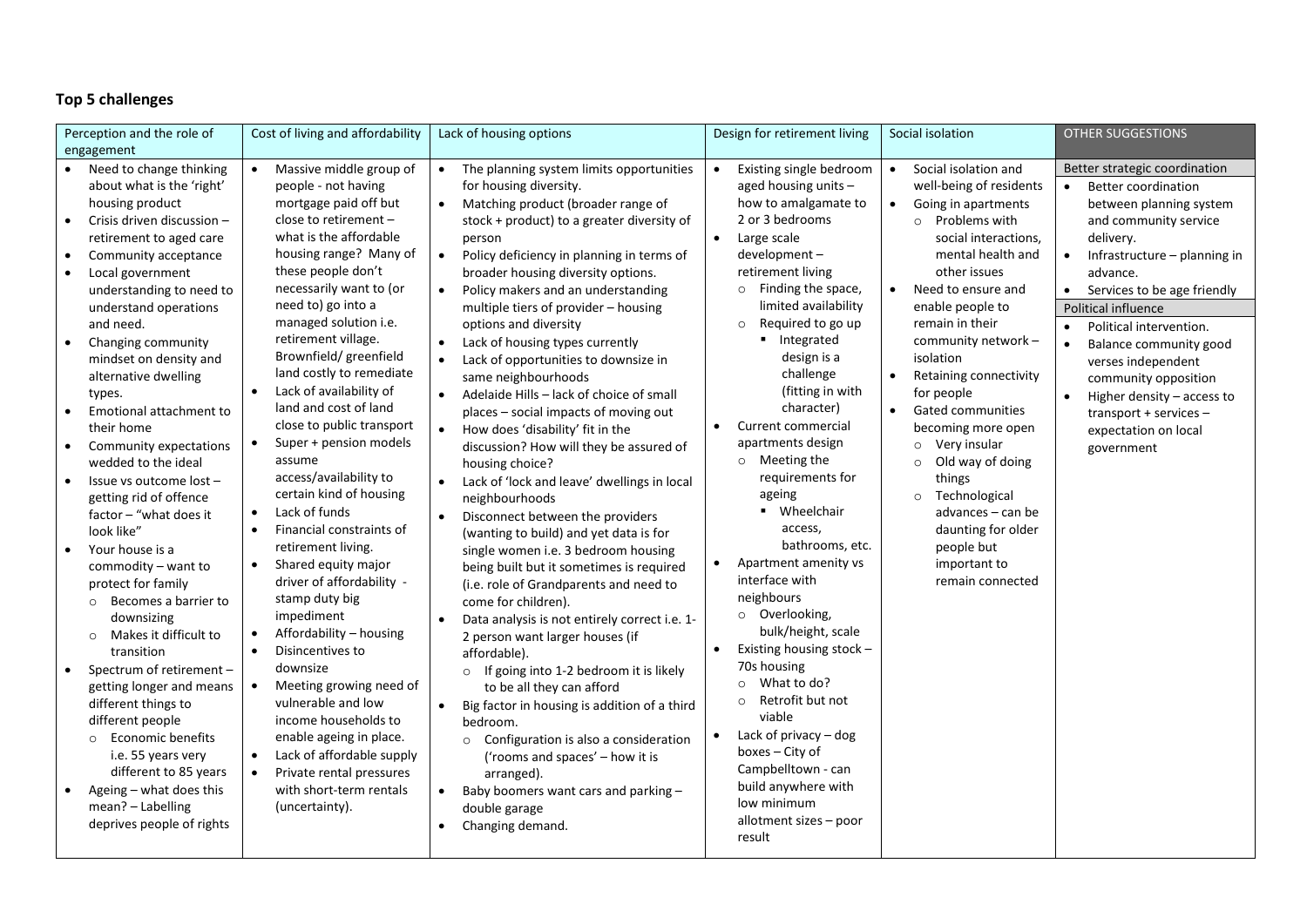| Perception and the role of | Cost of living and affordability | Lack of housing options                                                                                                                                                                                                                                                                                                                                                                                                                                                                                               | Design for retirement living                                                                                                                                                                                                                                    | Social isolation | <b>OTHER SUGGESTIONS</b> |
|----------------------------|----------------------------------|-----------------------------------------------------------------------------------------------------------------------------------------------------------------------------------------------------------------------------------------------------------------------------------------------------------------------------------------------------------------------------------------------------------------------------------------------------------------------------------------------------------------------|-----------------------------------------------------------------------------------------------------------------------------------------------------------------------------------------------------------------------------------------------------------------|------------------|--------------------------|
| engagement                 |                                  |                                                                                                                                                                                                                                                                                                                                                                                                                                                                                                                       |                                                                                                                                                                                                                                                                 |                  |                          |
|                            |                                  | Catering for older 'men' in the housing<br>market - their needs (sheds, hobbies,<br>etc.)<br>Planning policies too restrictive with<br>height, mix of land uses.<br>Need to have certainty of land-use<br>$\bullet$<br>Gives community understanding<br>$\circ$<br>Linking with the current community<br>$\circ$<br>with the 'new' incoming $-$ the same<br>community<br>Planning system doesn't enable granny                                                                                                        | Universal design - so<br>$\bullet$<br>close to mandating less<br>than 2.5% to build 30%<br>to retrofit $-$<br>construction stage<br>How many new houses<br>are being built UD?<br>Almost none<br>Design quality $-$<br>watered out design by<br>traffic outcome |                  |                          |
|                            |                                  | flats or dual dwellings - co-living<br>Doesn't differentiate between<br>people<br>Impact changes and tenants<br>$\circ$<br>Dual occupancy<br>Retirement village units - land barrier -<br>minimum frontage<br>Issue with definition of 'retirement<br>village'<br>Community title e.g. 10 dwellings -<br>$\circ$<br>10 not managed vs 10 managed $-$ is<br>it a good idea to discriminate access<br>if they are of retirement age?<br>Providing people choice for those who<br>want to live with likeminded retirees. | Design good quality<br>$\Omega$<br>that service the<br>people who want<br>to be there<br>$Q$ – should we only<br>$\circ$<br>be looking vertical?<br>– modify<br>townhouses - tech<br>advantages                                                                 |                  |                          |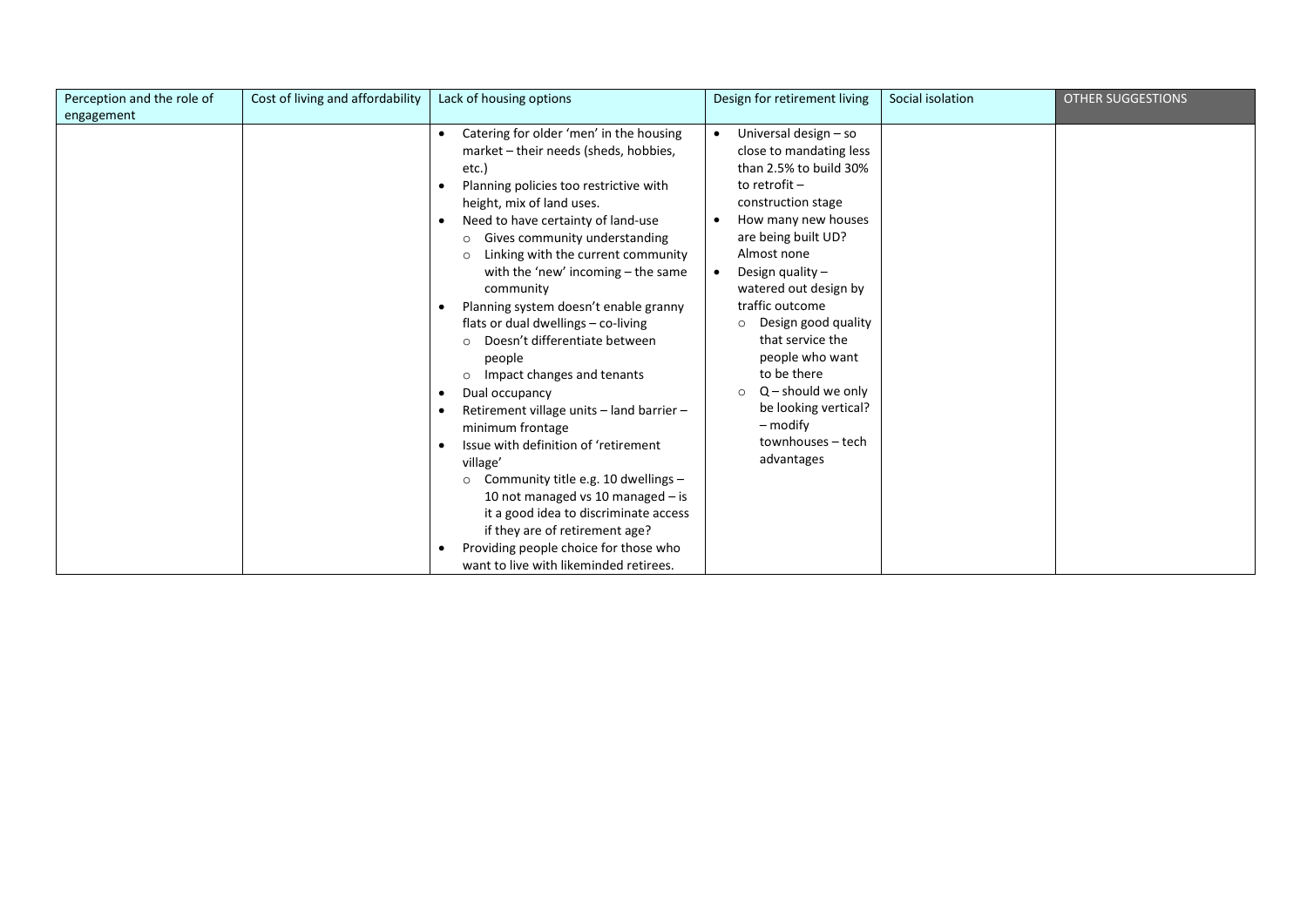### **Workshop 2 - Policy and Regulatory Solutions**

| <b>POLICY SOLUTIONS</b>                                       |                                                                                                                                                                                                                                                                                                                                                                                                                              |                                                                                                                                                                                                                                                                                                                                                                       |                                                                                                                                                                                                                                                                                                                                                                                                                                                                          |                                                                                                                                                                                                                                                                                                                                                                                                                                                                                              |                                                                                                                                                                                                                                                                                                                                                                                               |  |  |
|---------------------------------------------------------------|------------------------------------------------------------------------------------------------------------------------------------------------------------------------------------------------------------------------------------------------------------------------------------------------------------------------------------------------------------------------------------------------------------------------------|-----------------------------------------------------------------------------------------------------------------------------------------------------------------------------------------------------------------------------------------------------------------------------------------------------------------------------------------------------------------------|--------------------------------------------------------------------------------------------------------------------------------------------------------------------------------------------------------------------------------------------------------------------------------------------------------------------------------------------------------------------------------------------------------------------------------------------------------------------------|----------------------------------------------------------------------------------------------------------------------------------------------------------------------------------------------------------------------------------------------------------------------------------------------------------------------------------------------------------------------------------------------------------------------------------------------------------------------------------------------|-----------------------------------------------------------------------------------------------------------------------------------------------------------------------------------------------------------------------------------------------------------------------------------------------------------------------------------------------------------------------------------------------|--|--|
|                                                               | Greater engagement with community                                                                                                                                                                                                                                                                                                                                                                                            | Incentives                                                                                                                                                                                                                                                                                                                                                            | Greater flexibility on definition of                                                                                                                                                                                                                                                                                                                                                                                                                                     | <b>Universal Design</b>                                                                                                                                                                                                                                                                                                                                                                                                                                                                      | <b>OTHER SUGGESTIONS</b>                                                                                                                                                                                                                                                                                                                                                                      |  |  |
|                                                               |                                                                                                                                                                                                                                                                                                                                                                                                                              |                                                                                                                                                                                                                                                                                                                                                                       | retirement living                                                                                                                                                                                                                                                                                                                                                                                                                                                        |                                                                                                                                                                                                                                                                                                                                                                                                                                                                                              |                                                                                                                                                                                                                                                                                                                                                                                               |  |  |
| $\bullet$<br>$\bullet$<br>$\bullet$<br>$\bullet$<br>$\bullet$ | Planning system should take the<br>opportunity to educate in the area<br>of housing choice, variety and<br>catering to the needs of the<br>community.<br>"housing diversity" convo<br>Early engagement<br>Education - changing mindset<br>Engagement<br>$\circ$<br>Community buy in<br>$\circ$<br>Demonstration projects - Do more<br>"pilot projects" to promote well                                                       | Incentivise owner/occupier -<br>creating lifestyle = stamp duty $-$<br>reduce rates etc. - last<br>homeowners grant<br>Partnerships between gov and<br>private sector - pilot project<br>% concessions<br>$\bullet$<br>Other levers $-$<br>RT AA<br>$\circ$<br>Taxation - home ownership<br>$\circ$<br>e.g. get rid of stamp duty for<br>those over 55 yrs purchasing | Enable the development of<br>$\bullet$<br>different housing options through<br>greater policy flexibility<br>$\circ$ Adaptive reuse conversion of<br>larger homes to smaller homes<br>Reduce the regulations of<br>$\bullet$<br>different residential types - i.e.<br>granny flats, fonzie flats - a house<br>is a house - it's accommodation -<br>de-regulate residential policy<br>P&D Code<br>$\bullet$<br>Recognition of form and scale<br>$\circ$<br>of development | <b>Housing</b><br>Use of universal design guide -<br>$\bullet$<br>supported by demand + market<br>15% universal design<br>$\bullet$<br>Ensure universal design - embed<br>$\bullet$<br>this - sustainable housing<br>Building for adaptability and for<br>future<br>o What is being built now and<br>requirements for aged care<br>Is that what is required in<br>the future                                                                                                                 | Flexibility on general policy<br>Allow flexibility in what things<br>$\bullet$<br>could look like, be less<br>prescriptive, car parking example<br>(future)<br>Car parking issues<br>$\bullet$<br>More flexibility in POS provisions,<br>$\bullet$<br>ability to provide more useable<br>community shared space in lieu of<br>POS (future)<br>Open space<br>$\bullet$<br>Outlook<br>$\bullet$ |  |  |
|                                                               | designed housing + innovative<br>housing designs.                                                                                                                                                                                                                                                                                                                                                                            | their primary residence e.g. alt<br>models similar outcome                                                                                                                                                                                                                                                                                                            | • Showing where the sites                                                                                                                                                                                                                                                                                                                                                                                                                                                | Accessible housing - de-<br>institutionalised - migrating into                                                                                                                                                                                                                                                                                                                                                                                                                               | Ancillary uses                                                                                                                                                                                                                                                                                                                                                                                |  |  |
| $\bullet$<br>$\bullet$                                        | Publicising what we are doing<br>better - innovation in technique<br>How do you 'tie-in' - interact with<br>the surrounding areas<br>The combination of the<br>$\circ$<br>impacts to the space around<br>them<br>■ Traffic / movements /<br>public transport<br>■ Accessibility<br>Connection to open space<br>The development itself is<br>$\circ$<br>'well-designed' but needs to<br>be part of the whole<br>neighbourhood | $\bullet$<br>Incentivise housing initiatives<br>Tax credits (US example)<br>$\circ$<br>Affordable housing<br>$\circ$<br>Retirement/aged housing<br>$\circ$<br>Partnership models - sharing the<br>$\bullet$<br>load.<br>Stakeholders - financial, planning,<br>$\bullet$<br>service provision, health system                                                          | will be (certainty) $-$<br>mapping and overlay<br>Definitions correct<br>$\circ$<br>■ To allow for smaller/short<br>term developments<br>Granny flat<br>Two dwellings on an<br>٠<br>allotment<br>• Lower impacts (still need<br>good policy)<br>Introduce a broad definition for<br>$\bullet$<br>retirement accommodation (keep<br>it broad) (now)<br>Granny flats - more flexibility in<br>$\bullet$<br>planning                                                        | community - what their housing<br>need will be different - boarding<br>houses<br>'Design by design' rather than<br>$\bullet$<br>'design by compliance' in relation<br>to housing for older people.<br>Minimum standards for higher<br>$\bullet$<br>$density = 100$ sqm<br>Multigenerational<br>$\bullet$<br>Surrounding neighbourhood<br>Contextual scale<br>$\bullet$<br>Opening up spaces for interactions<br>and social connections - 'sharing<br>economy'<br>o Shared laundry (example), | Other<br>Application of policy<br>$\bullet$<br>Enable the market to determine<br>$\bullet$<br>housing choice.                                                                                                                                                                                                                                                                                 |  |  |
| $\bullet$                                                     | Engaging at the policy level is<br>difficult<br>Interest and understanding of<br>$\circ$<br>impacts at the<br>assessment/project level<br>Site selection for appropriate<br>locations<br>Engagement on these policies<br>$\circ$<br>Certainty that these<br>$\circ$<br>sites/location what can/cant                                                                                                                          |                                                                                                                                                                                                                                                                                                                                                                       | Attached granny flats under 1 roof<br>$\bullet$<br>Supported accommodation<br>$\bullet$<br>flexibility - role enabler<br>Strata / Tenure<br>Aiming for the 'broadest' impact<br>then look at Community Title -<br>needs to be revisited and how to<br>get shared models up (i.e.<br>changing the rules in regulations                                                                                                                                                    | open space/gym<br>Enabling and sharing spaces for<br>communities<br>Opening up age care facilities<br>$\circ$<br>and putting other land uses<br>together (school, community<br>garden etc.)<br>Potential for public realm<br>guidelines to aid in design and<br>foster a sense of community,                                                                                                                                                                                                 |                                                                                                                                                                                                                                                                                                                                                                                               |  |  |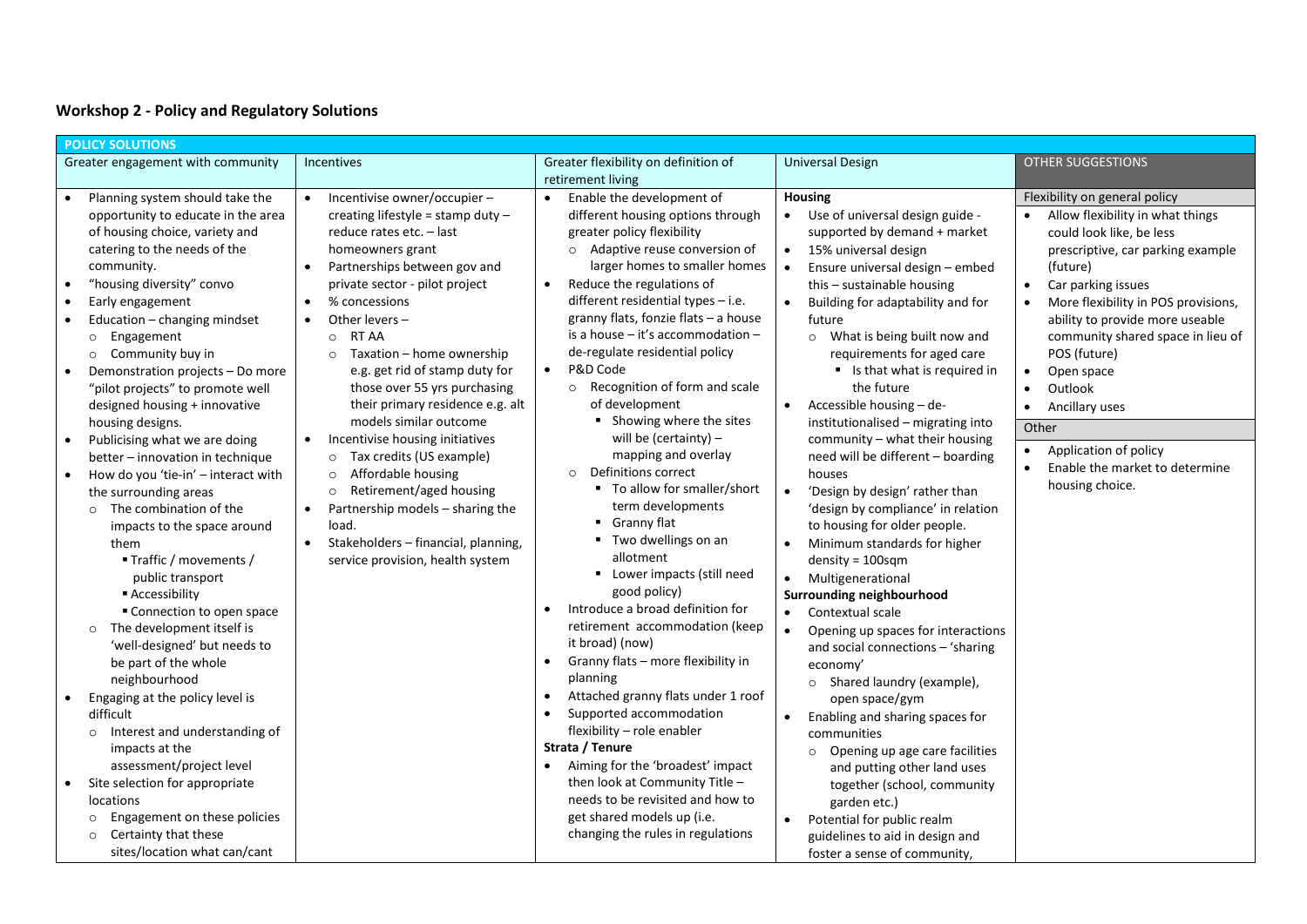| Enabling conversations with<br>neighbouring land uses to add<br>quality outcomes<br>o Given respect & seen as<br>positive, influence<br>Ensure engagement is undertaken<br>$\bullet$<br>early and is sequenced in a<br>manner to allow appropriate time<br>for feedback (in particular for<br>councils) (now)<br>Looking at technology to assist and<br>engage with<br>Potential to target engagement on<br>$\bullet$<br>controversial or difficult policy<br>changes while bringing in best<br>practice policy on other, more<br>straightforward issues (now) |                                                                                                                                                                                                                                                                                            | for Community Title to target<br>housing options for older people)<br>Also, look at other areas of<br>'tenure' legislation e.g. CT, Strata<br>Titles and the Retirement Villages<br>Act<br>Free up tenure structures<br>$\bullet$<br>Opportunities<br>$\circ$<br>Allow swapping<br>$\Omega$<br><b>Enables flexibility</b><br>Revisit 'occupancy' of dwellings to<br>enable multiple tenants in housing<br>arrangements (and allow boarding<br>houses back into zones)<br>Dual occupancy<br>$\bullet$<br>Zoning / Land Use<br>Second dwelling on an allotment<br>needs to be addressed - easier to<br>process in zoning regimes rather<br>than with limitations tied to the<br>existing dwelling<br>Broadest impact i.e. zones that<br>restrict opportunities, looking at<br>complying land use for 'retirement<br>housing' (now) | provide minimum standards on<br>design, etc., potentially taken from<br>overseas (future)<br>Neighbourliness<br>$\bullet$<br>Walkability, liveable, access,<br>inclusion, CPTED                                                         |                                                                                                                                                                                                                                                                                                                                                                          |
|----------------------------------------------------------------------------------------------------------------------------------------------------------------------------------------------------------------------------------------------------------------------------------------------------------------------------------------------------------------------------------------------------------------------------------------------------------------------------------------------------------------------------------------------------------------|--------------------------------------------------------------------------------------------------------------------------------------------------------------------------------------------------------------------------------------------------------------------------------------------|----------------------------------------------------------------------------------------------------------------------------------------------------------------------------------------------------------------------------------------------------------------------------------------------------------------------------------------------------------------------------------------------------------------------------------------------------------------------------------------------------------------------------------------------------------------------------------------------------------------------------------------------------------------------------------------------------------------------------------------------------------------------------------------------------------------------------------|-----------------------------------------------------------------------------------------------------------------------------------------------------------------------------------------------------------------------------------------|--------------------------------------------------------------------------------------------------------------------------------------------------------------------------------------------------------------------------------------------------------------------------------------------------------------------------------------------------------------------------|
|                                                                                                                                                                                                                                                                                                                                                                                                                                                                                                                                                                |                                                                                                                                                                                                                                                                                            | Mixed uses - allow                                                                                                                                                                                                                                                                                                                                                                                                                                                                                                                                                                                                                                                                                                                                                                                                               |                                                                                                                                                                                                                                         |                                                                                                                                                                                                                                                                                                                                                                          |
| <b>REGULATORY SOLUTIONS</b>                                                                                                                                                                                                                                                                                                                                                                                                                                                                                                                                    |                                                                                                                                                                                                                                                                                            |                                                                                                                                                                                                                                                                                                                                                                                                                                                                                                                                                                                                                                                                                                                                                                                                                                  |                                                                                                                                                                                                                                         |                                                                                                                                                                                                                                                                                                                                                                          |
| Universal Design                                                                                                                                                                                                                                                                                                                                                                                                                                                                                                                                               | <b>Incentives</b>                                                                                                                                                                                                                                                                          | Definitions                                                                                                                                                                                                                                                                                                                                                                                                                                                                                                                                                                                                                                                                                                                                                                                                                      | Consultation                                                                                                                                                                                                                            | <b>OTHER SUGGESTIONS</b>                                                                                                                                                                                                                                                                                                                                                 |
| Best practice guidelines on<br>universal design regulated.<br>Difficulties in embedding and<br>coordinating many different<br>standards - stakeholder<br>engagement etc. required (future)<br>Universal design - enforce more<br>and incentivise UD by allowing for<br>greater density when it is applied                                                                                                                                                                                                                                                      | Incentives - rate reductions<br>$\bullet$<br>Planning incentives vs other<br>incentives<br>Stamp duty concessions<br>$\bullet$<br>Reduced rates<br>$\bullet$<br>Grants 'last owner grant'<br>$\bullet$<br>Trade off concessions for aged<br>housing<br>Capital gain affecting your pension | Enable second dwelling on an<br>$\bullet$<br>allotment<br>Doesn't necessitate that is<br>$\circ$<br>requires a subdivision (linked<br>to dwellings)<br>"Definitions" - keep it broad and<br>performance based<br>Revisit Affordable Housing<br>$\bullet$<br>definitions as a guide<br>Residential - in resi zone<br>$\bullet$<br>O Design/form etc.<br>Operation + land use                                                                                                                                                                                                                                                                                                                                                                                                                                                      | Policy consultation<br>$\bullet$<br>Education of different housing<br>$\bullet$<br>types<br>State government must better<br>$\bullet$<br>address local circumstances in<br>assessment for community and<br>environmental outcomes (now) | Consistency<br>Consistency of assessment across<br>councils + create culture<br>Consistency of process<br>$\bullet$<br>Enforce policy (now)<br>$\bullet$<br><b>Building Code Update</b><br>Building Code - infrastructure<br>standards - requires updating to<br>better address, quality of build, in<br>poor health, building fit for climate<br>(public realm as well) |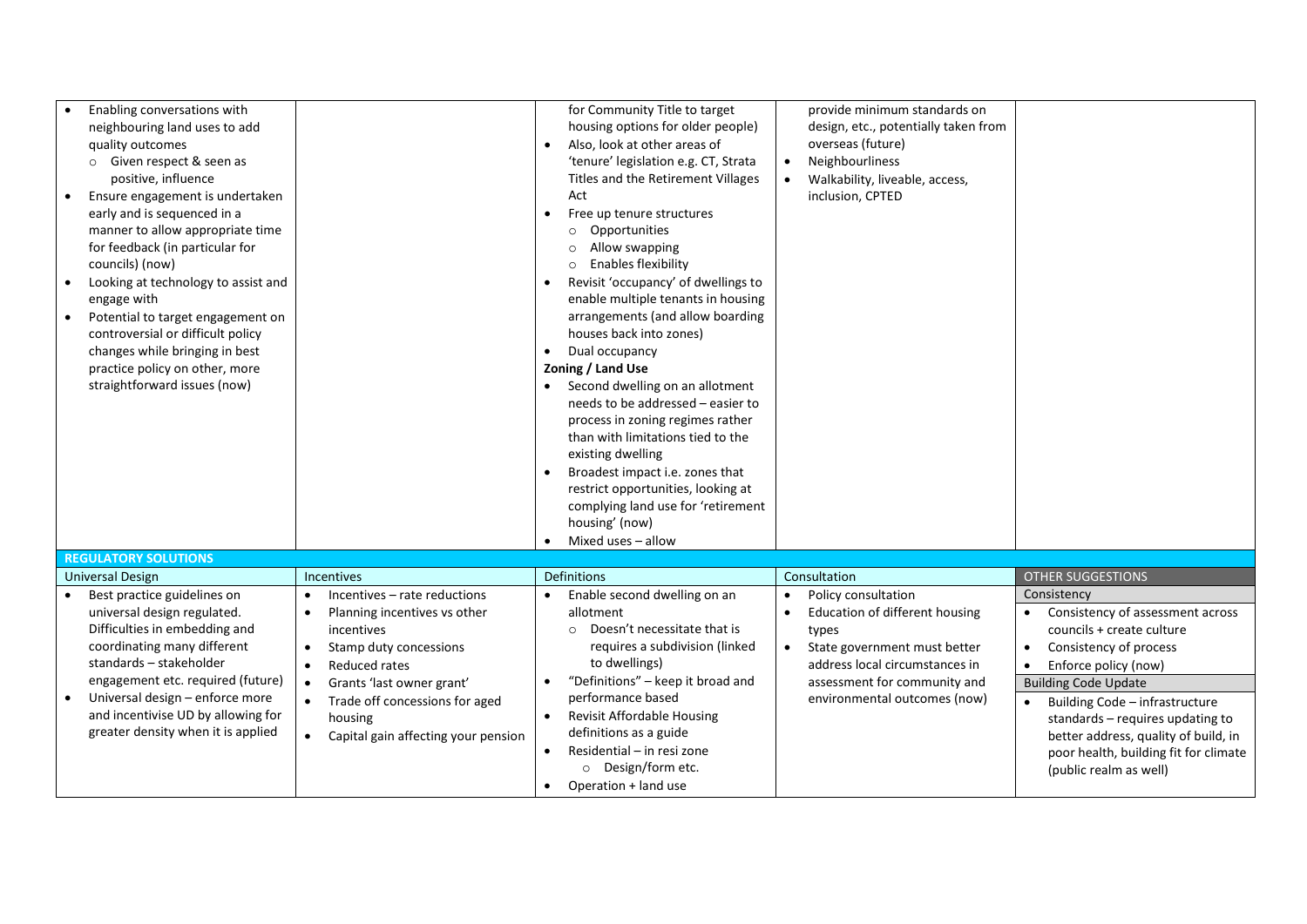### **Now vs Future**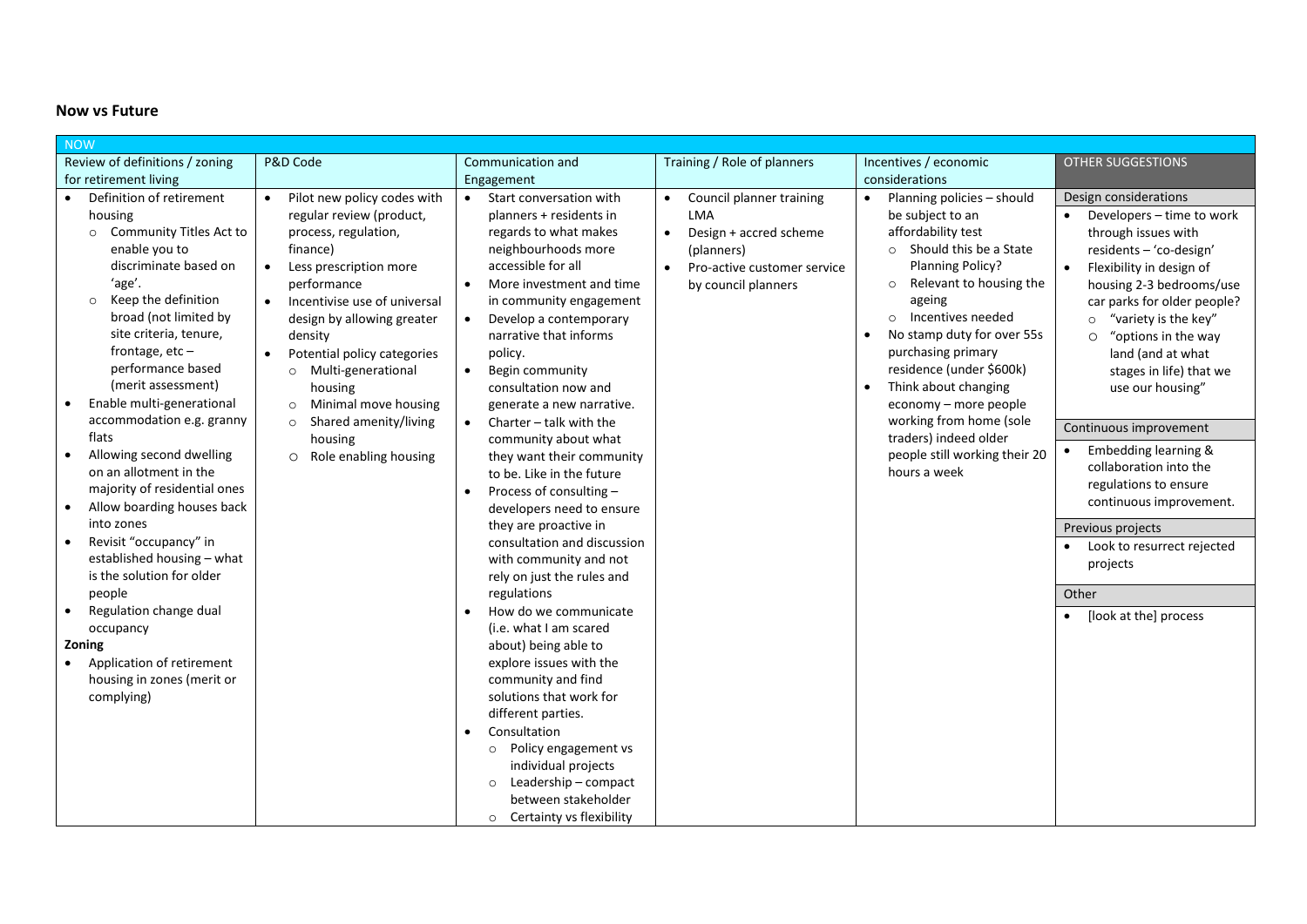|                                                          | To be able to talk about<br>$\circ$                                    |                                       |  |
|----------------------------------------------------------|------------------------------------------------------------------------|---------------------------------------|--|
|                                                          | what is great about                                                    |                                       |  |
|                                                          | design                                                                 |                                       |  |
|                                                          | Local gov engagement and<br>$\bullet$                                  |                                       |  |
|                                                          | leadership - needs to take                                             |                                       |  |
|                                                          | a greater role in developing                                           |                                       |  |
|                                                          | a vision for the community                                             |                                       |  |
|                                                          | The vision thing. (as above)<br>$\bullet$                              |                                       |  |
|                                                          | <b>Elected Members</b><br>$\bullet$                                    |                                       |  |
|                                                          | What else do we do?<br>$\bullet$                                       |                                       |  |
|                                                          | Senior community -<br>$\circ$                                          |                                       |  |
|                                                          | provide more                                                           |                                       |  |
|                                                          | opportunity for them to                                                |                                       |  |
|                                                          | engage                                                                 |                                       |  |
|                                                          | More lateral thinking<br>$\circ$                                       |                                       |  |
|                                                          | input into policy                                                      |                                       |  |
|                                                          | Trigger 2 for 1<br>$\circ$                                             |                                       |  |
|                                                          | Scenario conversion -<br>$\circ$                                       |                                       |  |
|                                                          | what if we did this/that                                               |                                       |  |
|                                                          | Living well – what does<br>$\circ$                                     |                                       |  |
|                                                          | it look like                                                           |                                       |  |
|                                                          | Definitions - of what<br>$\circ$                                       |                                       |  |
|                                                          | can happen                                                             |                                       |  |
| <b>FUTURE</b>                                            |                                                                        |                                       |  |
| Increase community's role in the process                 | Technology and incentives                                              | Consistency                           |  |
| Co-design approach to policy<br>$\bullet$                | Incentivise design outcomes<br>$\bullet$                               | More consistency across councils<br>٠ |  |
| <b>Better Engagement</b><br>$\bullet$                    | Demonstration show houses/projects<br>$\bullet$                        | Definitions<br>$\bullet$              |  |
| Listening questions<br>$\circ$                           | National standards funding for beds - make easier to meet<br>$\bullet$ |                                       |  |
| Demonstrate of how ('we heard + take action')<br>$\circ$ | Land lease model? - integrate with planning<br>$\bullet$               |                                       |  |
| Community panels<br>$\Omega$                             | Use visual images (3D)<br>$\bullet$                                    |                                       |  |
| 'hands on - conversation'<br>$\Omega$                    |                                                                        |                                       |  |
| partner - COTA Jane Mussared<br>$\circ$                  |                                                                        |                                       |  |